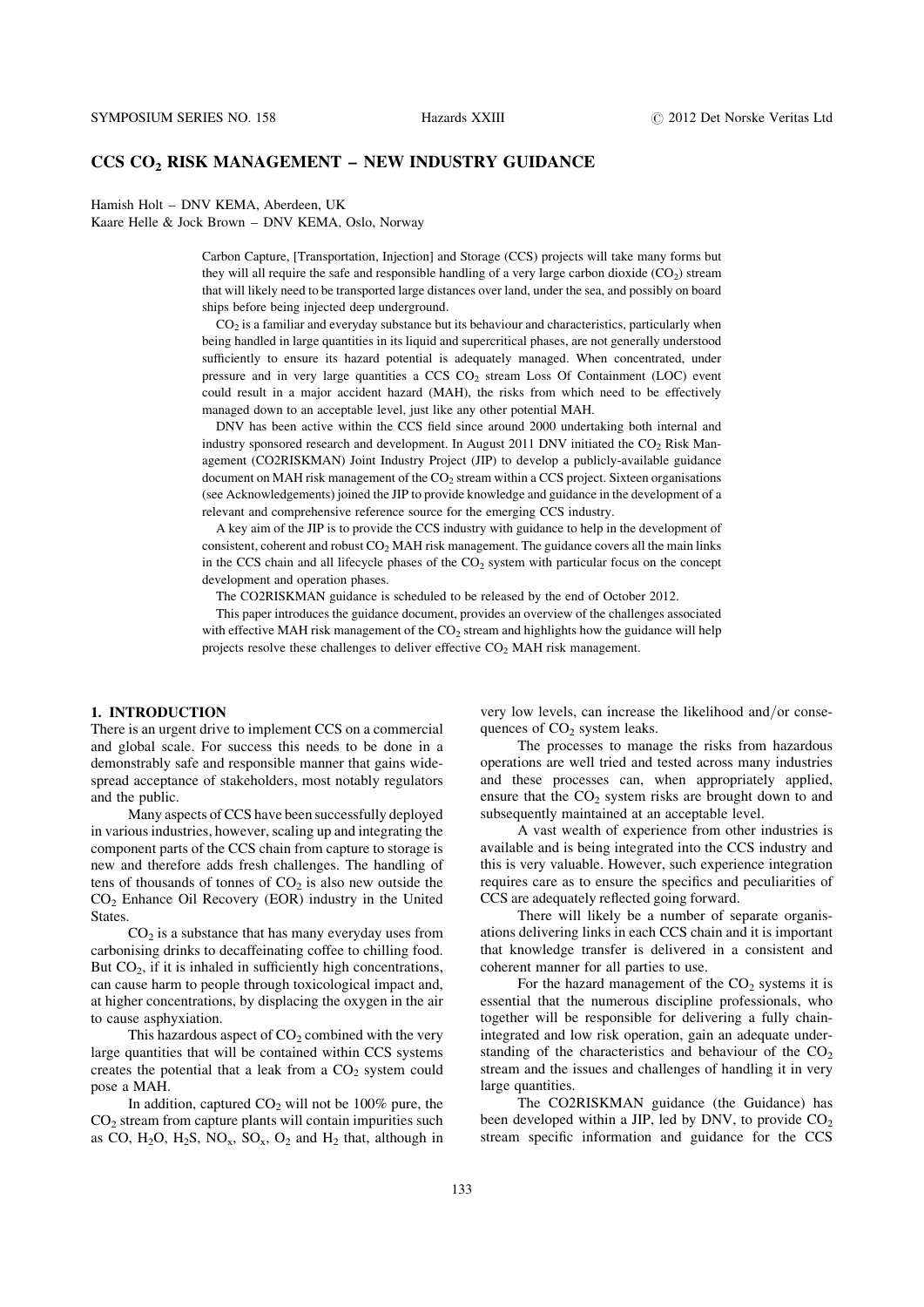industry to help ensure effective management of the  $CO<sub>2</sub>$ stream safety and environmental MAHs.

The Guidance should be completed by October 2012 (i.e. prior to the IChemE Hazards XXIII conference) and made available for free download from the www.DNV. com/ccs website.

The CO2RISKMAN guidance is complementary to DNV's other CCS industry initiatives that has seen the development of Recommended Practices and guidelines covering CO2 capture, pipeline transportation, injection wells and geological storage (RP-J201 2010, RP-J202 2010 & RP-J203 2012).

# 2. CO2RISKMAN GUIDANCE

The CO2RISKMAN guidance is intended to assist CCS developers and operators build and implement an effective and coherent safety and environmental MAH risk management process for the  $CO<sub>2</sub>$  handling system across the various parts of the complete  $CO<sub>2</sub>$  system (i.e. links in the CCS chain).

The Guidance does this by providing background knowledge on MAH management, CCS and the characteristics and behaviour of  $CO<sub>2</sub>$ . It also describes  $CO<sub>2</sub>$  streamspecific design and operation challenges and goes on to list generic potential LOC causes, escalation routes and consequences. As CCS projects will likely be developed and operated as separate links in an overall chain, the Guidance reflects this by then providing, in addition to the generic guidance, CCS link-specific hazard management guidance, information and examples of possible hazard management measures.

The Guidance should not be considered as prescriptive or all-encompassing but rather a comprehensive source of information that can be used to raise awareness of the issues, form a basis of discussion, and provide stimuli within the normal hazard management processes. It is intended for use by the various discipline professionals within a CCS project or operation to supplement their existing experience and knowledge with the  $CO<sub>2</sub>$  stream aspects.

The Guidance should also assist regulators in having effective and consistent regulatory interaction with CCS developers and operators. The Guidance can be used as a common reference.

In general, the Guidance should help promote improved engagement within and between CCS developers, between CCS developers and their regulators, and between the various stakeholders who have influence within the safe and sustainable implementation of CCS.

Figure 1 illustrates the pyramid structure of the Guidance. [Note: the Guidance is, at the time of writing this paper, still under final development and its structure may be refined before publication.]

The Guidance has a total number of pages of around 400 with the majority of these pages contained within the Levels 3 and 4 documents. Each Level of the Guidance will be contained within a separate document although Levels 1 and 2 may be combined into one physical document.



Figure 1. Guidance Pyramid Structure

It is intended that a user of the Guidance, depending on the need for information and time available, would progress through Levels 1 to 3 and possibly into projectrelevant sections of Level 4. For example, a hazard management specialist concerned with the risks associated with operating an offshore  $CO<sub>2</sub>$  injection facility may skip through Levels 1 and 2, and the hazard management section of Level 3, and focus on the  $CO<sub>2</sub>$  specific sections of Level 3 and the sections of Level 4 that cover the Offshore Facility, Wells and Offshore Pipeline. Figure 2 illustrates the intended navigation through the Guidance.

Each CCS chain link covered in Level 4 is structured to provide information and guidance following the hazard management steps: Hazard Identification, Risk Assessment and Risk Treatment (using ISO 31000 terminology). The hazard



Figure 2. Guidance User Navigation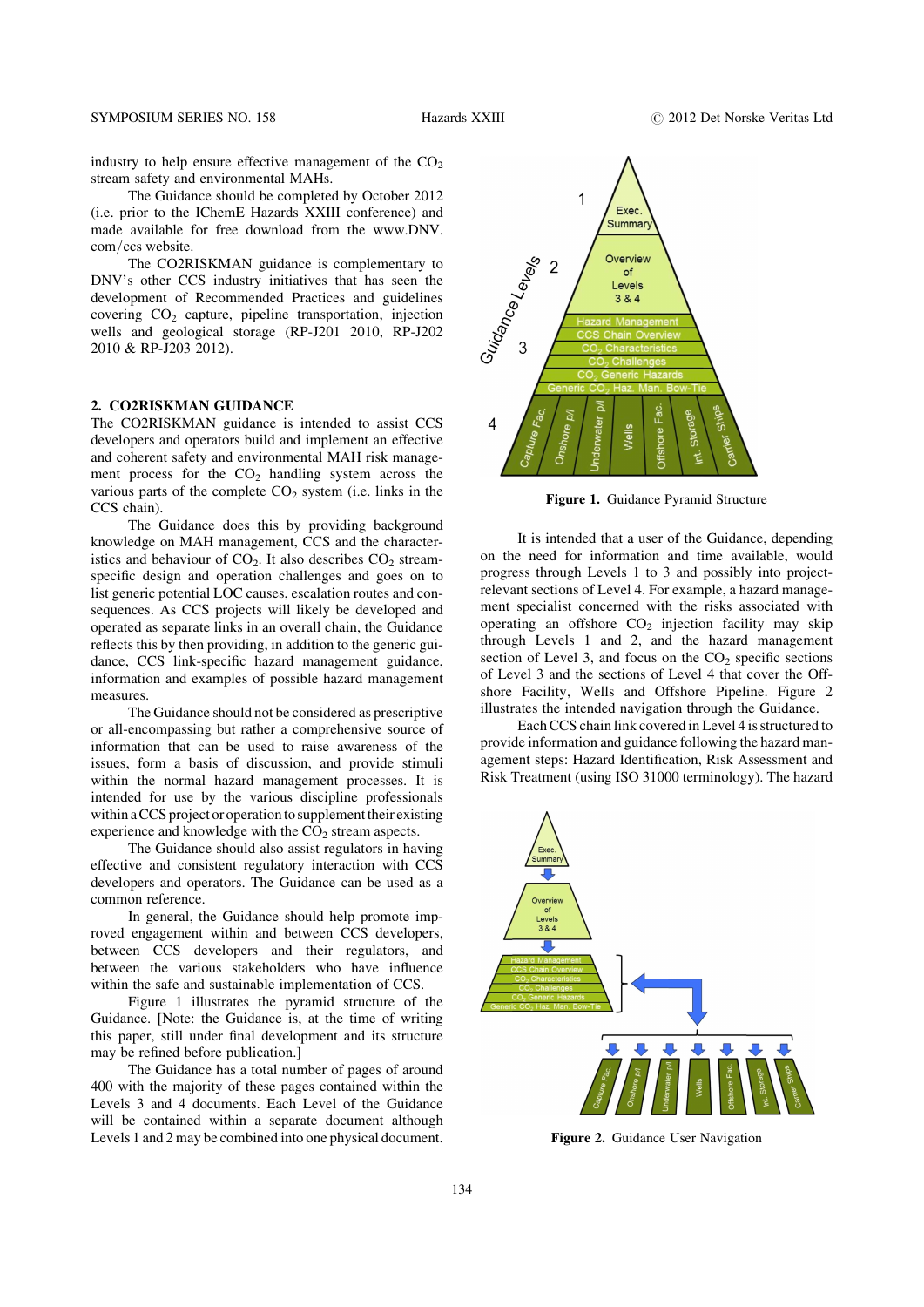identification is based around the generic hazards introduced in Level 3 and examples of risk treatment measures are given for each hazard cause, consequence and escalation route broken down into Prevention, Detection, Alarm, Control, Mitigation and Emergency Response, reflecting the risk management hierarchy described in Level 3. It is expected that to get full value from the Guidance a hazard management specialist would use both Levels 3 and 4.

#### 2.1 HAZARD MANAGEMENT

The number of organisations that could be involved in delivering an integrated CCS operation along with their unfamiliarity of the hazards associated with handling very large quantities of  $CO<sub>2</sub>$ , adds to the challenge of ensuring major accident risks are effectively controlled.

The hazard management section of the Guidance's Level 3 provides an overview of generic risk management and its application within the context of effectively managing major accident risks within CCS. It does not attempt to provide a detailed and comprehensive guidance on MAH risk management as there is already a number of existing publications that adequately cover this. It should, however, provide a good introduction to the subject for those not familiar with MAH risk management.

Four of the key challenges associated with CCS hazard management are:

- 1. Complexity and scale of CCS projects and operations
- 2. Multi and cross-industry and regulator involvement
- 3. Lack of track record within industry and their regulators
- 4. Need to gain and maintain stakeholder acceptance

These challenges are compounded by:

- . Lack of experience handling very large quantities of liquid and supercritical phase  $CO<sub>2</sub>$
- . Absence of CCS-specific or CCS-validated reference material and tools
- Need to integrate hazard management across the whole CCS chain
- . Lack of maturity in CCS personnel competency development
- . Rapid technology development and innovation
- . Trans geographic, legislative and national nature of CCS . Political pressures (e.g. for rapid implementation, scale-
- up, cost reduction)
- . High impact of an actual or perceived major event (e.g. a large leak from a  $CO<sub>2</sub>$  pipeline)
- . Lack of stakeholder awareness and understanding

As noted above, different organisations are likely to be responsible for delivering and operating different parts of a CCS chain. These organisations will have their own corporate approaches to risk management, albeit all will be striving to ensure that the risks that are associated with their responsibility are managed down to an acceptable level. They will also have different tolerance and acceptance to risk, as well as different drivers (e.g. regulations). This needs to be recognised and harmonised as far as possible

across a CCS operation at the earliest opportunity. A holistic lifecycle approach to risk management should be a goal where resources can be focused on the most significant risk contributors throughout the CCS chain.

An added complication within CCS projects is that the management of some hazards will incorporate measures or actions taken in other parts of the CCS system, which will require effective communication and collaboration between organisations in order to holistically reduce risks across the whole  $CO<sub>2</sub>$  system or operation.

It is therefore essential for a CCS project or operation that the organisations responsible for delivering parts of the complete chain work closely together in a consistent and coherent way. The major accident risk management within and across a CCS project or operation needs to:

- . Be based on principles, policies, objectives, risk acceptance criteria and key performance indicators that are aligned within the project to deliver effective holistic lifecycle major accident risk management
- . Be based on consistent, best available knowledge, experience, base data and assumptions
- . Use aligned hazard screening approaches
- . Use aligned approaches and criteria within any cost benefit analysis of risk reduction measures
- . Be carried out by suitably competent resources
- . Have aligned reporting metrics, risk communication language and formats
- . Follow a consistent and comprehensive stakeholder communication and consultation strategy that aims to foster an open, honest and constructive relationship with external parties (e.g. regulators, financial, underwriters, local government agencies and services, NGOs, adjacent businesses, public, etc.).

#### 2.2 CCS CHAIN

The CCS chain is comprised of a number of integrated systems, which when linked together cover all processes from  $CO<sub>2</sub>$  capture, through to transport, injection and storage. Carbon capture may be included at the concept stage in new developments, or be retrofitted to existing facilities. A CCS system may comprise a single 'point-to-point' scheme, where a single capture source is linked directly to a single storage site. Alternatively, a CCS system may comprise of integrated 'networks', where shared or interconnected infrastructure is used to transport  $CO<sub>2</sub>$  from multiple sources to an individual or multiple injection sites.

A CCS chain will, in general, be comprised of some, potentially all, of the following components:

| $CO2$ Capture Facilities                                | $CO2$ Conditioning and<br>Compression                                      |
|---------------------------------------------------------|----------------------------------------------------------------------------|
| Onshore & Offshore<br>Pipelines                         | Intermediate Storage<br>Facilities                                         |
| Onshore & Offshore<br>Injection<br><b>Storage Sites</b> | $CO2$ Carrier Ships &<br>(Un)Loading Facilities<br>Injection & Other Wells |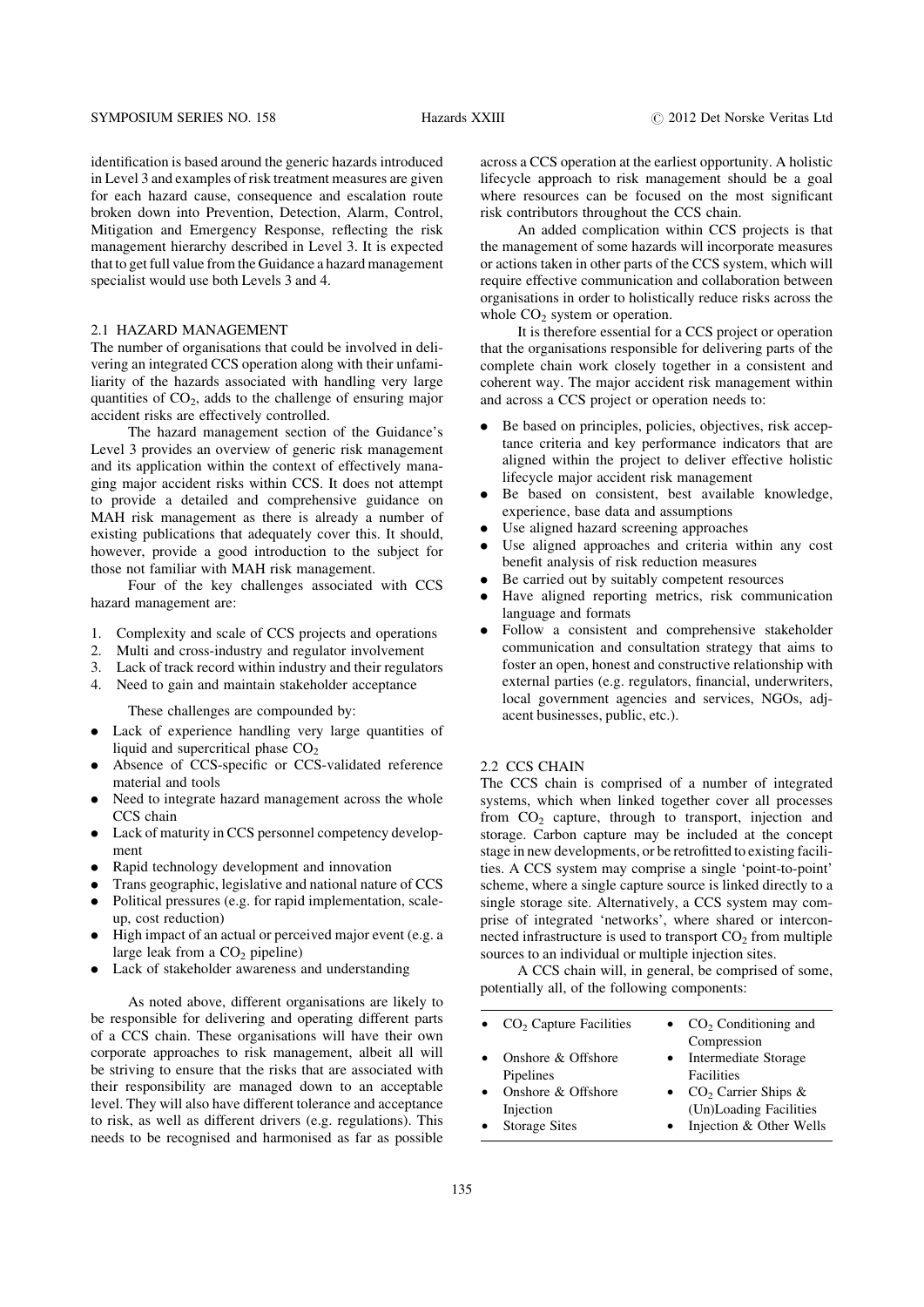Contained within Level 3 of the Guidance is an introduction to CCS and overview of each of the various links of a CCS chain.

To give an idea of capacity requirements for a CCS  $CO<sub>2</sub>$  handling system, for a relatively small 300 MWe power station with a single capture train and 90% capture efficiency, the  $CO<sub>2</sub>$  mass flow rate would be in the order of 95 tonnes/hour for a gas station and around 205 tonnes/hour for a coal station (ZEP, 2011). With larger power stations and if a number of  $CO<sub>2</sub>$  sources feed into a network transport system the mass flow within the network could rise to many thousands of tonnes per hour.

### 2.3 CO<sub>2</sub> CHARACTERISTICS

Carbon dioxide is a colourless, odourless gas, and at standard temperature and pressure (STP), it is about 1.5 times heavier than air.

 $CO<sub>2</sub>$  can exist as a gas, liquid, solid or a supercritical fluid (SCF). Under normal atmospheric pressures  $CO<sub>2</sub>$ can only exist as a gas or solid.  $CO<sub>2</sub>$  cannot exist as a liquid under atmospheric conditions.  $CO<sub>2</sub>$  sublimates directly between solid and gas across the sublimation line shown in  $CO<sub>2</sub>$  phase diagram in Figure 3. At a pressure and temperature above the critical point  $CO<sub>2</sub>$  exists as a supercritical fluid. In this region  $CO<sub>2</sub>$  possesses the viscosity similar to that of a gas and the density closer to that of a liquid.

 $CO<sub>2</sub>$  can be transported as a compressed gas but for economic and technical reasons,  $CO<sub>2</sub>$  captured for CCS application will predominantly be transported either in liquid/SCF conditions in pipelines or as a saturated liquid in ship carriers. Typical transportation conditions for  $CO<sub>2</sub>$ are illustrated in Figure 3.

A phase diagram, as shown in Figure 3, is a common way of representing the phases of a substance and the conditions under which each phase exists. However, it tells us little regarding the change in the thermodynamic state of a substance during a transient event, for example, a leak to atmosphere or a system depressurisation. To understand the behaviour of  $CO<sub>2</sub>$  in a process or release to atmosphere, the Pressure-Enthalpy (P-h) diagram (sometimes called Mollier diagram) or the Temperature-Entropy (T-s) diagram can be used. Contained within Level 3 of the Guidance is a description of how the P-h or T-s diagrams can be used to predict the final conditions of a  $CO<sub>2</sub>$  system depressurisation or leak.

In humans,  $CO<sub>2</sub>$  is a normal component of blood gases at low concentrations, however if inhaled at high levels it can be lethal. Humans are very sensitive to changes in  $CO<sub>2</sub>$  concentrations. In addition to the hazard of asphyxiation due to  $CO<sub>2</sub>$  displacing oxygen in the air, the inhalation of elevated concentrations of  $CO<sub>2</sub>$  can increase the acidity of the blood triggering adverse effects on the respiratory, cardiovascular and central nervous systems. Depending on the  $CO<sub>2</sub>$  concentration inhaled and exposure duration, toxicological symptoms in humans range from headaches, increased respiratory and heart rate, dizziness, muscle twitching, confusion, unconsciousness, coma and death (EPA, 2000).

Breathing air with a  $CO<sub>2</sub>$  concentration of around 5% will within a few minutes cause headache, dizziness, increased blood pressure and uncomfortable and difficult breathing (dyspnea). At  $CO<sub>2</sub>$  concentrations greater than



Figure 3.  $CO<sub>2</sub>$  Phase Diagram With Typical Transportation Conditions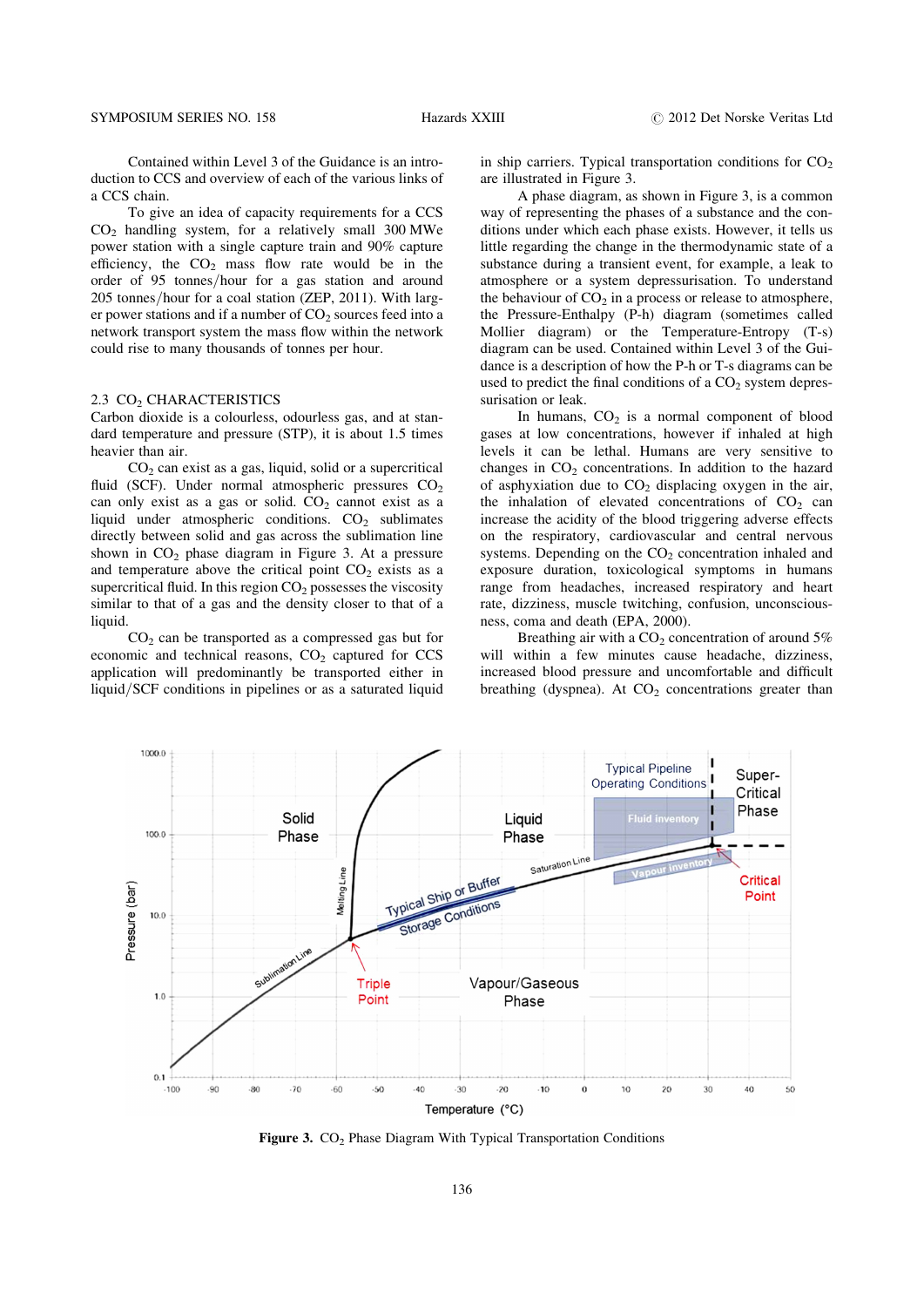17%, loss of controlled and purposeful activity, unconsciousness, convulsions, coma, and death occur within one minute of initial inhalation.

It should be noted that to pose an immediate threat to life from the toxicological impact requires a significantly lower  $CO<sub>2</sub>$  concentration than that to pose a similar threat due to oxygen reduction (i.e. due to asphyxiation). For example, a  $20\%$  rise in  $CO<sub>2</sub>$  concentration in air would reduce the  $O_2$  concentration to around 17.5% which by itself would increase a person's pulse and breathing rate whereas as mentioned above, the toxicological impact would be immediately life threatening. Further details on the impact of  $CO<sub>2</sub>$  on humans can be found in the HSE's MAH human vulnerability guidance (HSE).

The dangers of breathing in elevated concentrations of  $CO<sub>2</sub>$  are well known to people such as divers, submariners, anaesthetists and astronauts (i.e. people who need to maintain inhaled gas mixtures within acceptable limits to sustain life). Outside these specialist communities knowledge about the impact of breathing elevated concentrations of  $CO<sub>2</sub>$  is generally low. Concentrated  $CO<sub>2</sub>$  inventories may be present, for example as part of a fire suppression system, but the potential for persons to be exposed to  $CO<sub>2</sub>$  inhalation are usually localised and the associated safety risks can be effectively managed through localised hazard management measures.

With the advent of CCS, where pipeline systems are likely to have inventories of liquid phase  $CO<sub>2</sub>$  in the order of 10s if not 100s of thousands of tonnes, the potential for widespread exposure to air with hazardous concentrations of  $CO<sub>2</sub>$  will exist.

To effectively manage the risks associated with handling large quantities of  $CO<sub>2</sub>$ , a full understanding of the impact  $CO<sub>2</sub>$  has on the human body is required. Level 3 of the Guidance provides details of this.

The venting of liquid  $CO<sub>2</sub>$  to atmosphere whether through a vent or leak will result in a phase change as the CO2 depressurises through the release aperture with vapour and solid  $CO<sub>2</sub>$  being formed. Anyone caught in the cold jet of gas with potentially entrained solid  $CO<sub>2</sub>$  particles will suffer cryogenic burns. Inhalation of such a cold atmosphere would also cause severe internal injuries.

Liquid and particularly supercritical phase  $CO<sub>2</sub>$ is a very efficient solvent. When there is substantial reduction in pressure of  $CO<sub>2</sub>$  in either of these phases, for example during a leak, it will change state to vapour phase essentially losing its solvency capacity, thus liberating any impurities within the stream which were previously held in suspension. This can lead to a build-up of impurities at the release point.

### 2.4 CO<sub>2</sub> HAZARD MANAGEMENT CHALLENGES

The following provides an overview of significant challenges that need to be considered within the MAH risk management process applied to the  $CO<sub>2</sub>$  handling system within a CCS project. Details on each can be found in Level 3 of the Guidance.

Inadequate Appreciation of  $CO<sub>2</sub>$  Hazards: Those responsible for, or have influence over, safety risk management need to have an adequate understanding of the potential hazard that  $CO<sub>2</sub>$  and the associated  $CO<sub>2</sub>$  stream impurities can pose within the CCS context and scale of operations. Without this there is potential for the  $CO<sub>2</sub>$  stream hazards to be inappropriately assessed and managed which could lead to increased risk levels and/or an overly high aggregate risk management cost burden on a project.

Mixture Phase Diagrams: The phase diagram of pure  $CO<sub>2</sub>$  is well known but the presence of impurities within the  $CO_2$  stream such as  $H_2$  or  $N_2$  can result in significant changes to the phase envelopes. Models used for process and release modelling need to be able to predict the phase envelopes for the range of mixtures likely to be delivered from the various capture technologies using suitable Equations Of State (EOS). The short comings of the existing equations of state need to be understood, so that they can be incorporated into design. Experimental work is currently on-going to collect data for EOS refinement and validation but the range of impurity mixtures is large and as capture technology develops the impurity levels will likely evolve.

**Material Compatibility:** Liquid phase  $CO<sub>2</sub>$  and particularly supercritical  $CO<sub>2</sub>$ , is commonly used as an industrial solvent.  $CO<sub>2</sub>$  can break down some lubricants either removing it or causing changes to its properties. This can lead to seizing or jamming of equipment (e.g. valves, pigs, nonreturn valves, etc.), damage to rotating equipment potentially leading to a significant loss of containment event, and contamination of the  $CO<sub>2</sub>$ . In addition to its solvent properties,  $CO<sub>2</sub>$  is also highly invasive and capable of dissolving into materials and causing damage to the material particularly upon depressurisation. Seal elastomers are known to be vulnerable to explosive decompression damage, particularly when exposed to supercritical  $CO<sub>2</sub>$ . This property means that careful selection of materials is very important for seals, flexible hoses, instruments, wire and cable insulators, controls and other safety-critical components

**Internal Corrosion:**  $CO<sub>2</sub>$  in combination with free water is well known (e.g. in the oil and gas industry) to form carbonic acid which is highly corrosive to carbon steels. The presence of impurities within the  $CO<sub>2</sub>$  stream may significantly heighten the corrosion rate by forming other acids (e.g. sulphuric, nitric, etc.) and changing water solubility properties. Developing a suitable  $CO<sub>2</sub>$  stream specification that will avoid impurity levels that could lead to unacceptable internal corrosion and then ensuring that there are no excursions outside this specification is extremely important.

Low Temperatures and Solid  $CO<sub>2</sub>$  Formation: Liquid or supercritical phase  $CO<sub>2</sub>$  when depressurised may, depending on the initial pressure and temperature conditions and final conditions, change phase to be a pure vapour, a two phase liquid and vapour mixture, a two phase solid and vapour mixture, or if the final conditions are at the triple point, be three phases solid, liquid and vapour.  $CO<sub>2</sub>$  cannot exist at atmospheric pressure in its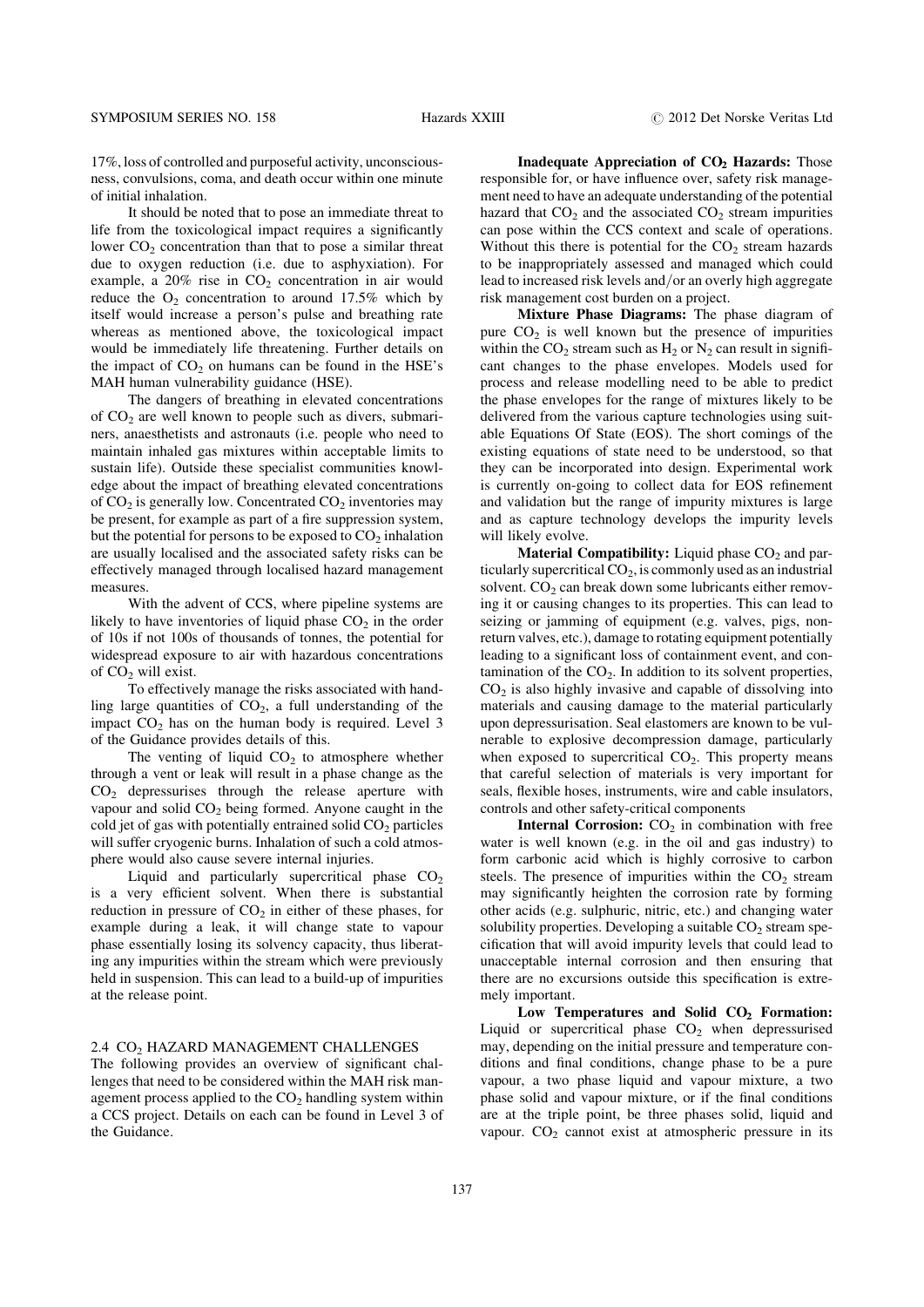liquid phase. The depressurisation of  $CO<sub>2</sub>$  by design or by accident can result in temperatures within systems and/or within any release at or below,  $-78^{\circ}$ C, the sublimation temperature of solid  $CO<sub>2</sub>$ . In addition, significant quantities of solid  $CO<sub>2</sub>$  can be formed within systems and/or within any release which in addition to its low temperature could cause blockages, and subsequent hazard. Understanding the thermodynamics of the  $CO<sub>2</sub>$  stream, including the effects of the impurities, is of vital importance within the design and operation of  $CO<sub>2</sub>$  stream handling systems.

**Thermal Expansion:**  $CO<sub>2</sub>$  density is sensitive to temperature changes especially close to critical point conditions. This can result in system over pressurisation should an isolated (i.e. contained) inventory of liquid phase  $CO<sub>2</sub>$  increase in temperature due to, for example, heat radiation from the sun or flame impingement from an adjacent fire event.

Toxic Substance Deposits: As previously mentioned, liquid phase  $CO<sub>2</sub>$  and particularly supercritical  $CO<sub>2</sub>$ , is a highly efficient solvent. During a release (e.g. venting or leak), the significant pressure reduction that occurs at the leak point changes the  $CO<sub>2</sub>$  from a super solvent to a vapour with virtually no solvent capability. Any impurity within the  $CO<sub>2</sub>$  stream that is dissolved by the  $CO<sub>2</sub>$  and held in solution will therefore be released should the  $CO<sub>2</sub>$  change phase to a vapour (e.g. at a release point). Any solid impurities that are released in this way could lead to a concentrated deposit of the substance at the release point, potentially causing harm to people or the environment over an extended period of time.

Propagating Pipeline Cracks: Fracture propagation and arrest in high pressure pipelines has been the subject of study for many years, there is, however, only limited experience with  $CO<sub>2</sub>$  pipelines. Should a pipeline propagating fracture occur, the contents of a pipeline can be released within a very short period. There are two fracture failure mechanisms, namely, brittle and ductile, and both can result in pipelines unzipping very rapidly along a considerable distance (e.g. hundreds or thousands of meters).

In brittle failures, following the crack initiation, the crack propagation is close to the speed of sound in the metal (400+ m/s). Aspects of a liquid phase  $CO<sub>2</sub>$  release that may lead to low temperature embrittlement are due to the Joule-Thomson effect and the formation of solid  $CO<sub>2</sub>$ at  $-78^{\circ}$ C at a leak point, and within the pipeline due to the temperature reduction of the liquid  $CO<sub>2</sub>$  caused by the boil-off to sustain a pressure drop (e.g. due to a leak or venting) and from solid  $CO<sub>2</sub>$  deposits at pipeline low points should the pipeline pressure fall below 5.18 bara (i.e. triple point pressure) before all the liquid has vaporised.

In ductile failures, following the crack initiation, the crack will start propagating along the pipe. A race will occur between the crack propagation velocity and the speed at which the pipeline depressurises through the growing rupture. The crack will continue to propagate with a speed that is much slower than for a brittle fracture until either the depressurisation front overtakes the crack tip or the crack is stopped or slowed by a feature of the pipe that increases its toughness. Due to the phase change that occurs at the release point of a  $CO<sub>2</sub>$  pipeline, the depressurisation front may travel at a relatively slow speed.

The approaches and methods to prevent crack propagation in  $CO<sub>2</sub>$  stream pipelines are known but the current uncertainty may result in overly conservative designs which could add a significant cost burden to a project.

CO2 BLEVE: Boiling Liquid Expanding Vapour Explosion (BLEVE) is a very unusual but extremely catastrophic event. The principle behind a  $CO<sub>2</sub>$  BLEVE is that a very sudden depressurisation of a pressurised liquid such as  $CO<sub>2</sub>$  creates a superheated liquid phase that suddenly vaporises in an explosive manner. This may give a transient overpressure peak inside the vessel, which again may lead to a powerful burst of the whole vessel, with total loss of content, a resulting blast wave and risk of flying fragments. There have been some reported BLEVEs with  $CO<sub>2</sub>$ , mostly involving fire extinguishers. In an accident involving a rupture of a 30 tonne capacity  $CO<sub>2</sub>$  tank that occurred in 1988 at a plant in Worms, Germany (Clayton, 1994), based on the damage, number and location of fragments, fatalities and injuries it was speculated that the failure caused a cold  $CO<sub>2</sub>$  BLEVE. For a  $CO<sub>2</sub>$  BLEVE to occur in a vessel it is believed that the  $CO<sub>2</sub>$  inventory must be within a defined BLEVE envelope, details of which are given in Level 3 of the Guidance. The effect of impurities on the BLEVE potential adds uncertainty to this potential hazard.

Toxic Effects of Pure  $CO<sub>2</sub>$ : As previously mentioned  $CO<sub>2</sub>$  is a colourless and odourless substance that is a gas at atmospheric conditions and is naturally present in the air at a concentration of around 0.04% by volume. A release from a CCS CO2 handling system will be of highly concentrated  $CO<sub>2</sub>$  (i.e. >95%  $CO<sub>2</sub>$  by volume) and until the release dilutes to a concentration of less than around 7% it will pose a significant and immediate threat to people who may inhale it.  $CO<sub>2</sub>$  is a heavier than air gas and as such a release will tend to slump and accumulate or be influenced by natural or manmade topographical features such as drains, valleys, basements, low lying ground. To create a hazardous  $CO<sub>2</sub>$  cloud of sufficient size and duration to pose a major accident threat would likely require a large and prolonged  $CO<sub>2</sub>$  release. Liquid phase  $CO<sub>2</sub>$  pipelines will contain tens and sometimes hundreds of thousands of tonnes of  $CO<sub>2</sub>$  which, if containment is lost, could foreseeably create a  $CO<sub>2</sub>$ -rich cloud that could potentially threaten large geographical areas. The size of the visible cloud should not be used as an indication of the  $CO<sub>2</sub>$  concentration within the cloud. A large low momentum slumping  $CO<sub>2</sub>$ release that could accumulate in low lying ground may quickly become invisible as the water vapour cloud disappears as the cloud is warmed by its surroundings.

Toxic Effects of CO<sub>2</sub> Mixtures: The presence of impurities in a  $CO<sub>2</sub>$  stream may affect the potential inhalation impacts of a  $CO<sub>2</sub>$  stream release. Some incidental substances are toxic, such as  $CO$ ,  $NO<sub>2</sub>$ ,  $SO<sub>2</sub>$  and  $H<sub>2</sub>S$ , and it is important to understand the impact of possible impurities, both in isolation and combined with  $CO<sub>2</sub>$  and other impurities. In the event of a well blow-out that releases flow from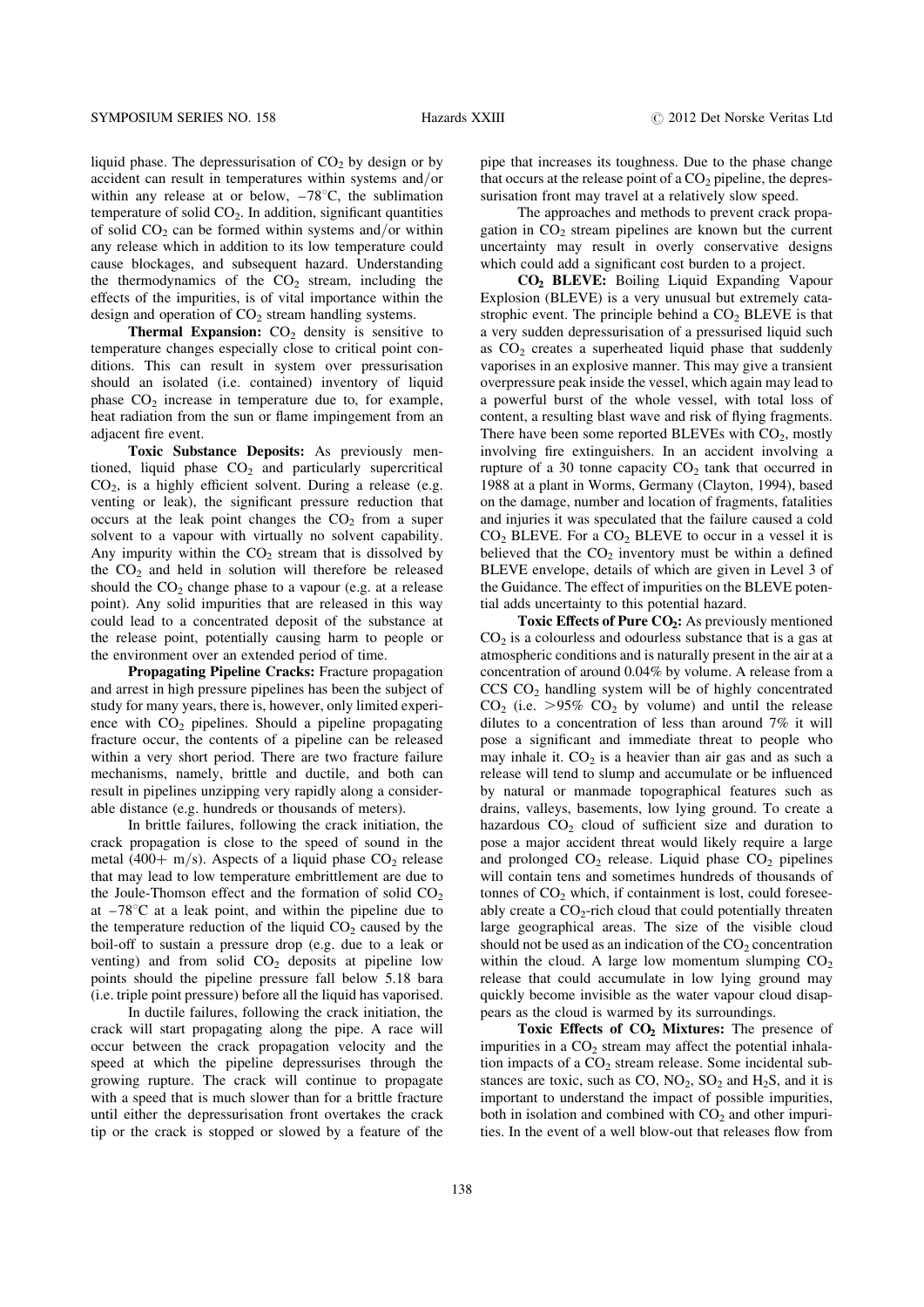the well bore, the release may also contain down-hole formation solids, fluids and gases, such as hydrocarbons,  $H_2S$ and trace components of heavy metals. The possible constituents in a formation release will need to be considered.

Release Modelling: There is extensive experience modelling vapour phase  $CO<sub>2</sub>$  releases and current modelling tools and approaches should be adequate to assess the hazard potential from a CCS-scale vapour phase  $CO<sub>2</sub>$  inventory. The modelling of liquid and SCF phase  $CO<sub>2</sub>$  releases is, however, in its infancy and this raises the level of uncertainty within hazard assessment. The main challenge associated with modelling these phases of  $CO<sub>2</sub>$  is the potential for the formation of two phase, solid and vapour, flow. Release and dispersion models usually have the capability to model two phase liquid and vapour flow but  $CO<sub>2</sub>$  introduces the potential for solid and vapour flow which needs to be taken into account.

It is not only the selection of suitable modelling tools that is important but also the selection of the modellers who need to have sufficient competency in liquid and SCF phase  $CO<sub>2</sub>$  modelling. There are several gaps and uncertainties with respect to  $CO<sub>2</sub>$  modelling that need to be recognised and considered when scoping and undertaking  $CO<sub>2</sub>$  release modelling and when making use of the modelling output. These include (with details contained with the Guidance's Level 3) modelling of:

- . Pipeline depressurisation
- . Vessel depressurisation
- . Buried pipeline release
- . Subsea pipeline release
- $\bullet$  CO<sub>2</sub> mixtures
- Confined release
- Release geometry
- . Temperature envelopes
- . Visibility
- . Vertical/angled releases
- . Low wind conditions

System Vents: The preceding discussion highlights the issues within a liquid phase  $CO<sub>2</sub>$  system when it is depressurised, however there also exists challenges associated with designing the depressurisation system itself (i.e. the vent system). In addition to the system having to be able to handle the cold temperatures and solid  $CO<sub>2</sub>$  formation that it may be exposed to, the release point must also be designed and located such that people are not exposed to harmful concentrations of  $CO<sub>2</sub>$  during all reasonably foreseeable conditions. Particular consideration must be taken when releasing a  $CO<sub>2</sub>$ -rich stream in still weather conditions, especially if there is a temperature inversion, since the cold  $CO<sub>2</sub>$  stream being released may slump towards the ground or water surface with relatively low dispersion rates.

### 2.5 CO<sub>2</sub> STREAM GENERIC HAZARDS

Level 3 of the Guidance also provides information that can be used to assist in the hazard identification of  $CCS CO<sub>2</sub>$  handling system MAHs. It lists, along with relevant comments, potential initiating causes that could lead to loss of containment events, potential immediate and delayed escalation, and potential consequences. It focuses on the  $CO<sub>2</sub>$  stream aspects and therefore does not seek to address non- $CO<sub>2</sub>$ aspects which should already be understood by competent individuals coming into CCS from other industries or fields.

The lists of potential causes, escalation routes and consequences are not credited as being comprehensive and all-encompassing, rather they are included in the Guidance to stimulate thinking and discussion within normal CCS project hazard identification and assessment processes.

Included within Level  $3 \text{ CO}_2$  Generic Hazards section are details on the following:

Potential LOC causes:

- . Inappropriate human input or action during the design, operation, maintenance, intervention, etc., due to a lack of relevant  $CO<sub>2</sub>$  competency and/or experience
- . Low temperature embrittlement of containment envelope due to rapid depressurisation of a liquid phase  $CO<sub>2</sub>$  inventory
- . Low temperature embrittlement of containment envelope due to  $CO<sub>2</sub>$  stream flow expansion through valve, flow restrictor, etc.
- . Internal corrosion due to out of specification impurities levels (e.g. water) entering system
- . Internal corrosion due to maintenance or operation activities (e.g. pigging) allowing water to enter the system
- . Internal corrosion due to melting of hydrate formation in stagnant line (i.e. no flow)
- . Component failure due to inappropriate specification, selection or replacement of materials or operating outside material specification
- . Overpressure from thermal expansion of a trapped liquid phase inventory
- . Overpressurise due to vent or relief line blockage
- Overpressure due to rapid sublimation of solid  $CO<sub>2</sub>$
- . Failure of supports due to change of pipeline/pipework use
- . Mechanical failure or seizing due to inappropriate specification, selection or replacement of lubricants
- . Loss of containment associated with use of a temporary equipment (e.g.  $3<sup>rd</sup>$  party equipment)
- . Loss of containment due to fluid hammer created by rapid closure of a valve.

Potential escalation:

- . Propagating crack
- . Leak enlargement (possible rupture) from low temperature embrittlement due to leak impingement (e.g. within a crater or congested area)
- Loss of containment of adjacent inventories and/or structures due to low temperature embrittlement from cold jet impingement, energy release, projectiles, etc.
- . External corrosion due to small (pin-hole) leak acidifying water trapped close to the pipe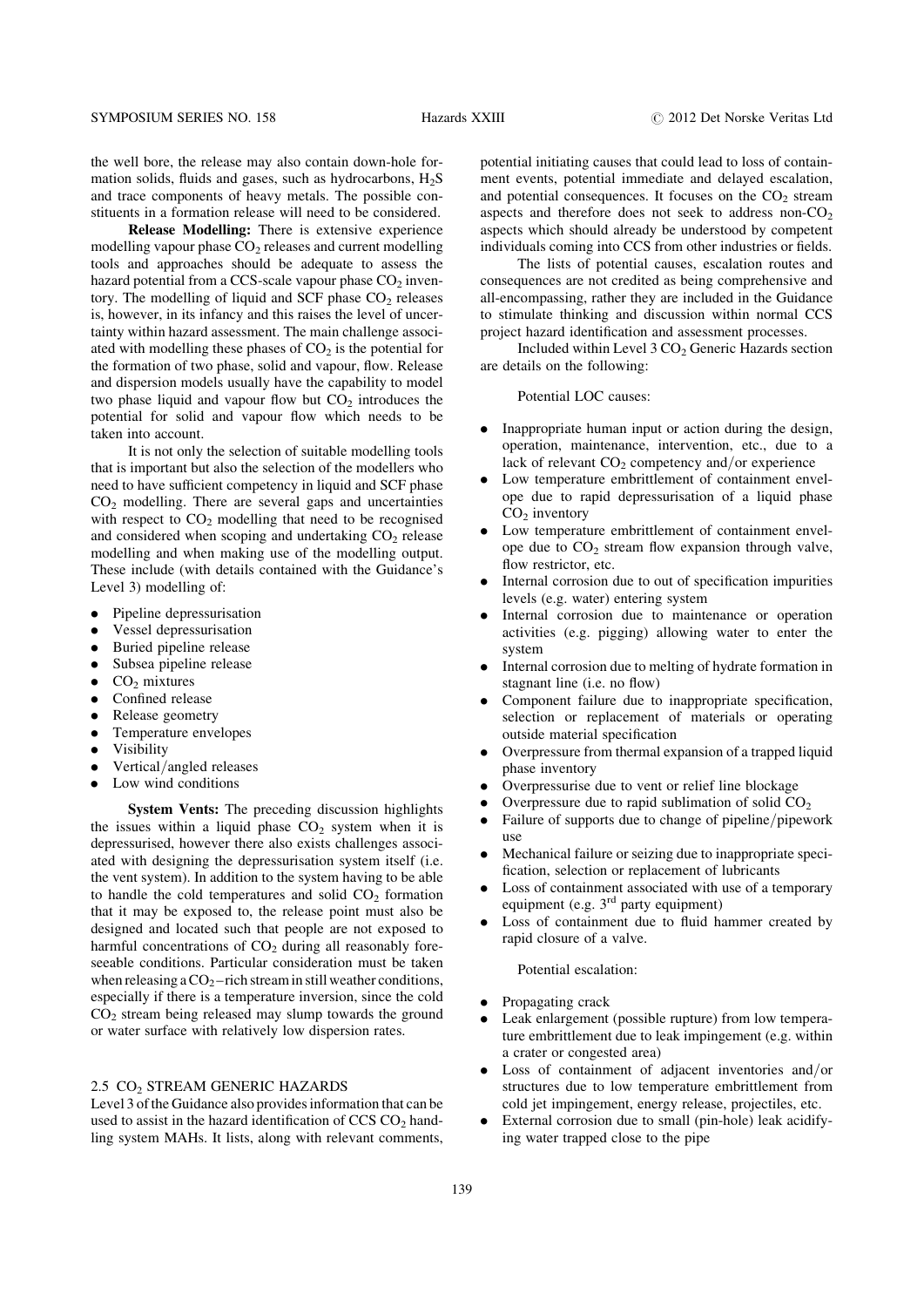- $\bullet$  CO<sub>2</sub> BLEVE of vessel
- . Road traffic accident due to lack of visibility caused by water vapour cloud
- . Exposure to a build-up of toxic and/or harmful substances at location of release
- . Engulfment of helicopter during flight stage at offshore platform causing a crash.

Potential Consequences:

- Inhalation of elevated  $CO<sub>2</sub>$  concentrations in air
- Inhalation of hazardous levels of  $CO<sub>2</sub>$  stream impurities
- . Inhalation of, or exposure to, very cold air mixture
- Contact with solid  $CO<sub>2</sub>$  or cooled surfaces
- Rapid expansion
- . Projectiles
- . Lack of visibility
- . Loss of structural integrity due to low temperature embrittlement.

#### 2.6 GENERIC BOW-TIE DIAGRAM

To graphically illustrate the potential causes, escalation routes and consequences associated with loss of containment events from the  $CO<sub>2</sub>$  stream across the CCS chain, a generic bow-tie diagram has been developed and is contained within Level 3 of the Guidance. This bow-tie diagram will provide a useful visual reminder of the  $CO<sub>2</sub>$ stream hazard management aspects for CCS projects as they undertake their hazard management processes.

#### 2.7 CCS LINK-SPECIFIC GUIDANCE

The previous sections of this paper provide an overview of some of the detailed information contained within Level 3 of the Guidance. Level 4 builds on this generic information and provides pertinent information and guidance on hazard identification, risk assessment and risk treatment with regard to the  $CO<sub>2</sub>$  stream aspects for each link in the CCS chain separately.

Each section of Level 4 covers a link in the CCS chain. A systematic approach is taken to consider the challenges and generic hazards described in Level 3 and provide pertinent information and examples relevant to the CCS chain being considered.

For each potential  $CO<sub>2</sub>$  stream loss of containment cause, escalation route and consequence, a comprehensive list is given of measures that could be considered within a MAH risk management process, sub-divided into measures for prevention, detection, alarm, control, mitigation and emergency response.

Also included for each link of the CCS chain is discussion on the main cross-chain integration aspects. This is to highlight key areas where hazard management in one link of the chain has a dependency with another part or parts of the chain to deliver effective hazard management.

The risk management measures listed in each Level 4 section are not intended to be prescriptive, complete, or always relevant to all parts of the CCS link being considered, but they should provide stimuli to help the required discussions and debate within CCS projects that are key in the pursuit for an effective and balanced hazard management strategy at reasonable cost.

#### 3. CONCLUSIONS

The DNV led CO2RISKMAN JIP will (in October 2012) publish a comprehensive and robust industry guidance document for the emerging CCS industry to help CCS projects and operations develop and implement robust strategies for addressing the challenges described in the early sections to deliver effective major accident hazard management for the  $CO<sub>2</sub>$  stream.

The Guidance is structured into four Levels to allow it to be used to inform, educate and provide guidance to various levels of a CCS project or operation from management to hazard management specialist. The Guidance is not prescriptive, its goal it to help projects develop their own integrated hazard management strategy that adequately includes and addresses the 'new' aspects brought in by the need to handle very large quantities of impure  $CO<sub>2</sub>$ .

A CCS project that adopts the Guidance as a common reference source across all the links of the chain should find it easier to implement a consistent, coherent and full-chain approach to major accident hazard management. The project should also find it easier to communicate hazard management aspects amongst the various organisations within the CCS chain and with external stakeholders such as their HSE regulator.

There is no reason why handling the very large quantities of  $CO<sub>2</sub>$  that will be required to make CCS an effective part of global carbon reduction cannot be performed in a safe and responsible manner. In fact, the CCS industry, which is starting from a relatively clean piece of paper, has a huge opportunity to build on the knowledge, experience and lessons of other industries to develop fit-forpurpose, effective, major accident hazard management approaches and standards aimed at delivering high levels of safety performance at reasonable cost.

The CO2RISKMAN Guidance is intended to assist the CCS industry in this goal.

The Guidance will be available for free download from www.dnv.com/ccs.

## ACKNOWLEDGEMENTS

DNV would like to thank and acknowledge the following sponsors of the CO2RISKMAN Joint Industry Project for their support and active contributions to the development of the Guidance: Air Liquide, Amec, Chevron, Environment Agency, E.ON, Gassco AS, Gassnova SF, Global CCS Institute, Health & Safety Executive, IEAGHG, Institute for Studies and Power Engineering, Maersk Oil, National Grid, Petroleum Safety Authority, Scottish Environment Protection Agency, and Shell.

Acknowledgements are also extended to those who have participated in technical meetings and provided information for, and feedback on, the Guidance.